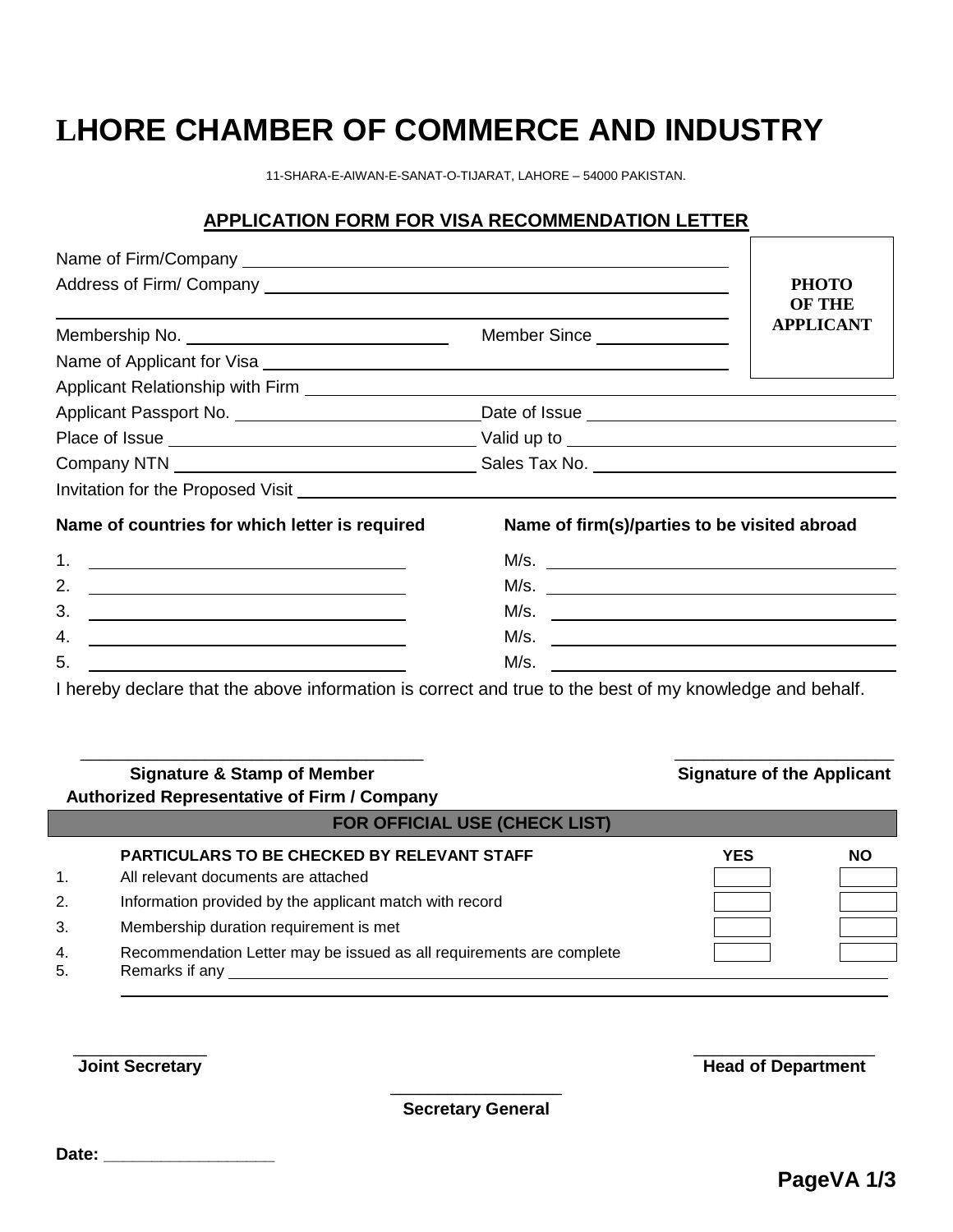## **THE LAHORE CHAMBER OF COMMERCE AND INDUSTRY**

11-SHARA-E-AIWAN-E-SANAT-O-TIJARAT, LAHORE – 54000 PAKISTAN.

## **U N D E R T A K I N G**

### TO BE APPENDED WITH THE APPLICATION FORM FOR VISA RECOMMENDATION LETTER

|    | It is certified that Messrs <b>contained</b> that Messrs <b>and Alliet According to the Contract of According to the Contract of According to the Contract of According to the Contract of According to the Contract of According to </b>                                                                                                        |
|----|--------------------------------------------------------------------------------------------------------------------------------------------------------------------------------------------------------------------------------------------------------------------------------------------------------------------------------------------------|
|    |                                                                                                                                                                                                                                                                                                                                                  |
|    |                                                                                                                                                                                                                                                                                                                                                  |
|    | who is our Proprietor / Managing Director / Director / Managing Partner / Partner, on our behalf, to                                                                                                                                                                                                                                             |
|    | for business purposes as indicated in the attached application form.                                                                                                                                                                                                                                                                             |
|    |                                                                                                                                                                                                                                                                                                                                                  |
|    | Therefore, hereby undertake as follows:                                                                                                                                                                                                                                                                                                          |
| a) | That he would return to Pakistan within ________________________ weeks/months.                                                                                                                                                                                                                                                                   |
| b) | That we hold ourselves responsible for all legal and other judicial considerations if any and the                                                                                                                                                                                                                                                |
|    | consequences arising thereof due to his stay abroad.                                                                                                                                                                                                                                                                                             |
| c) | We hereby confirm that the visit of our Mr. / Mrs. / Miss ______________________                                                                                                                                                                                                                                                                 |
|    | $\sim$ to $\sim$ to $\sim$ to $\sim$ to $\sim$ to $\sim$ to $\sim$ to $\sim$ to $\sim$ to $\sim$ to $\sim$ to $\sim$ to $\sim$                                                                                                                                                                                                                   |
|    | is purely for negotiation of business / securing export orders/selection of machinery/ material<br>etc. and further hereby undertake that the shall abide by the rules and regulations of visa and<br>the law of the country he is visiting.<br>In case of breach of this undertaking we shall be liable to all the financial burden of the said |
|    | Mr. / Mrs. / Miss. 2008. 2009. 2009. 2009. 2009. 2012. 2013. 2014. 2014. 2014. 2014. 2014. 2014. 2014. 2014. 20                                                                                                                                                                                                                                  |
|    | in regard to his repatriation in addition to the consequences provided in the relevant rules of the<br>Chamber.                                                                                                                                                                                                                                  |
|    | (NAME IN BLOCK LETTERS)                                                                                                                                                                                                                                                                                                                          |
|    | <b>Authorized Representative</b>                                                                                                                                                                                                                                                                                                                 |

**\_\_\_\_\_\_\_\_\_\_\_\_\_\_\_\_\_\_\_\_\_\_\_\_\_\_ SIGNATURE & STAMP**

Dated: \_\_\_\_\_\_\_\_\_\_\_\_\_\_\_\_\_\_

DOC # QDP/7.5/MSD/F – 05

**\_\_\_\_\_\_\_\_\_\_\_\_\_\_\_\_\_\_\_\_\_\_\_\_\_\_ (DESIGNATION)**